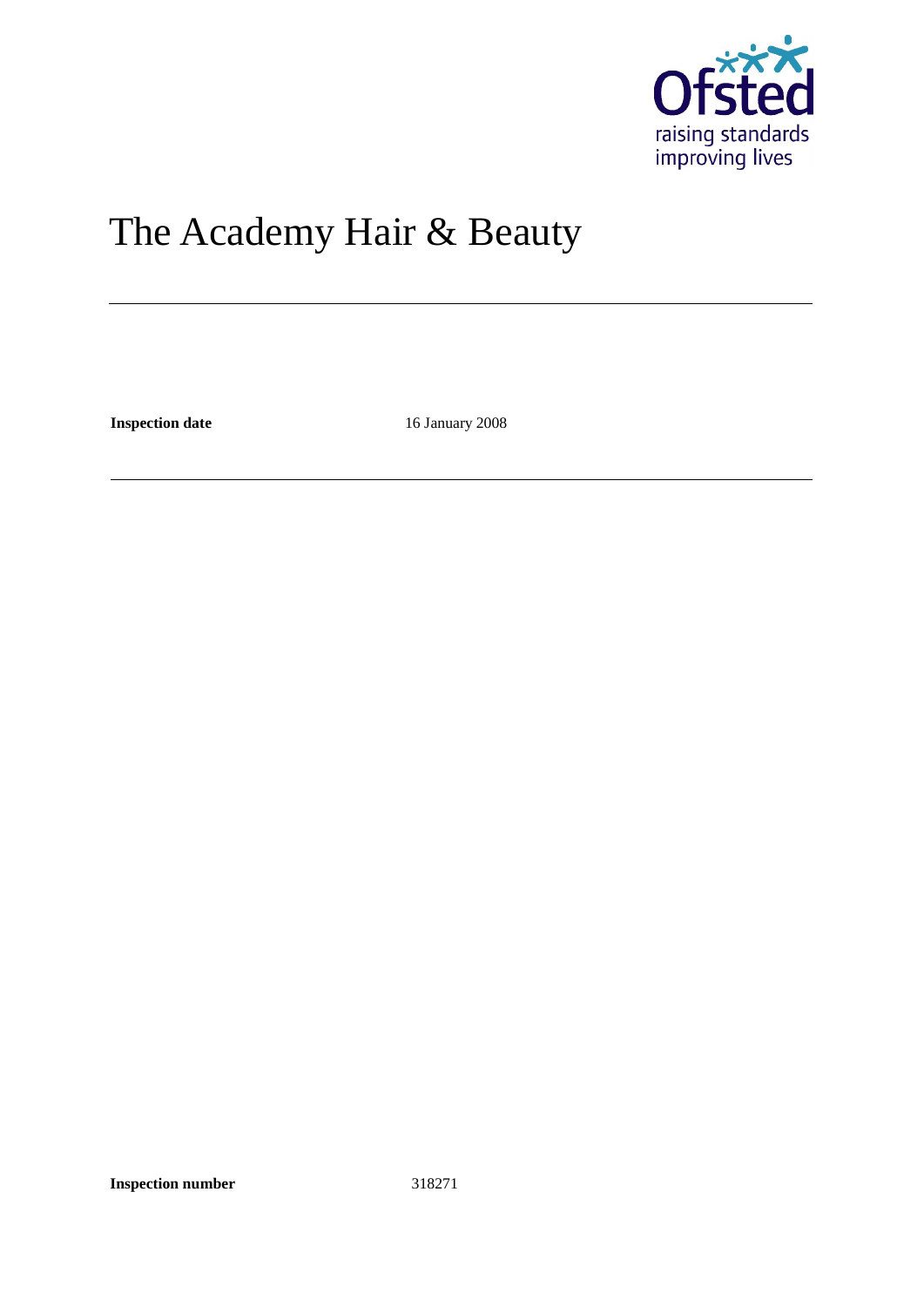## **Contents**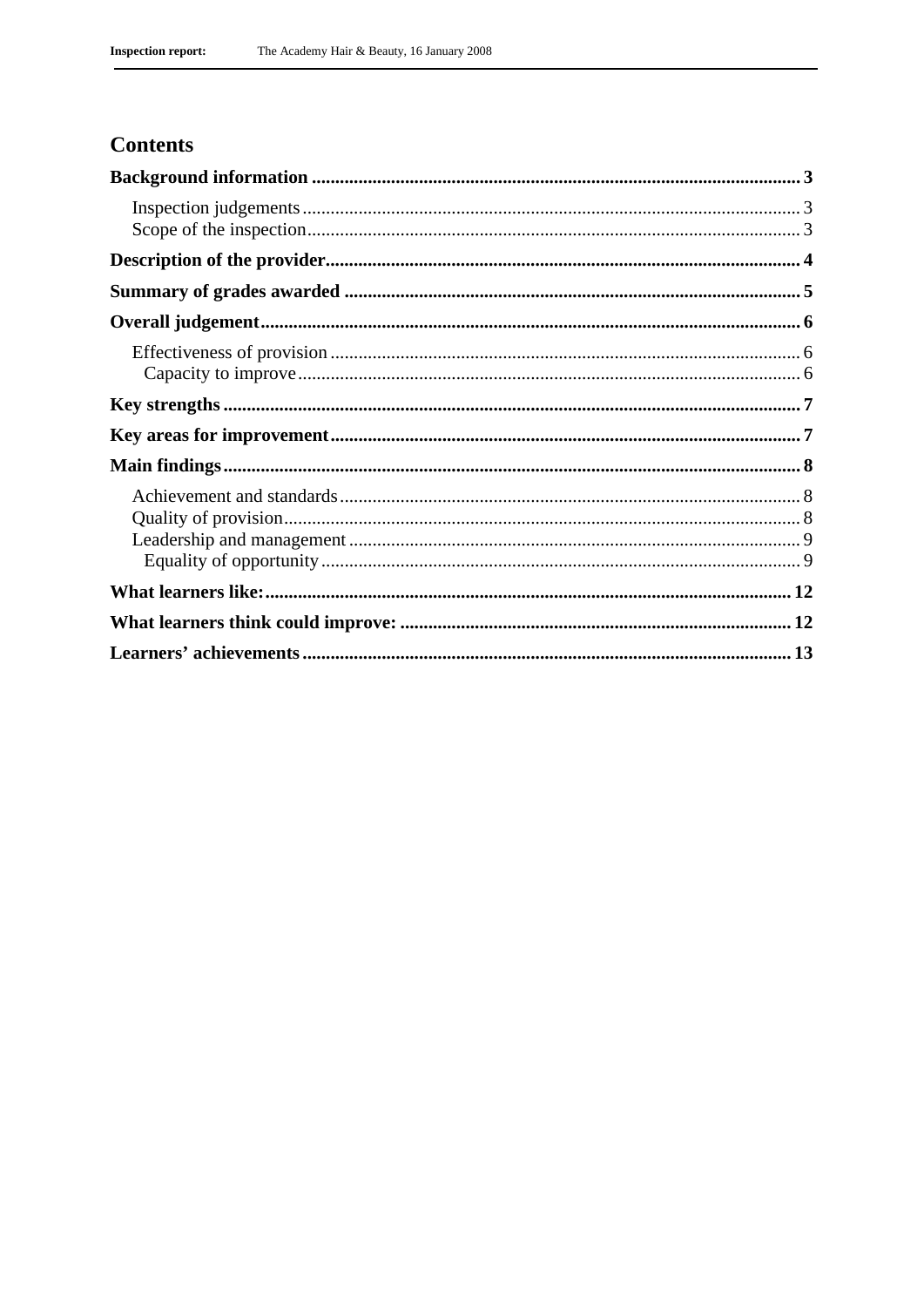## **Background information**

## **Inspection judgements**

Inspectors use a four-point scale to summarise their judgements about achievement and standards, the quality of provision, and leadership and management, which includes a grade for equality of opportunity.

#### **Key for inspection grades**

| Grade 1 | Outstanding  |
|---------|--------------|
| Grade 2 | Good         |
| Grade 3 | Satisfactory |
| Grade 4 | Inadequate   |

Further information can be found on how inspection judgements are made on www.ofsted.gov.uk.

### **Scope of the inspection**

In deciding the scope of the inspection, inspectors take account of the provider's most recent self-assessment report and development plans, and comments from the local Learning and Skills Council (LSC) or other funding body. Where appropriate, inspectors also consider the previous inspection report (www.ofsted.gov.uk), reports from the inspectorates' quality monitoring or annual assessment visits, and data on learners and their achievements over the period since the previous inspection.

In addition to reporting on overall effectiveness of the organisation, its capacity to improve further, achievement and standards, quality of provision and leadership and management, this inspection focused on specialist provision in:

• Hairdressing and beauty therapy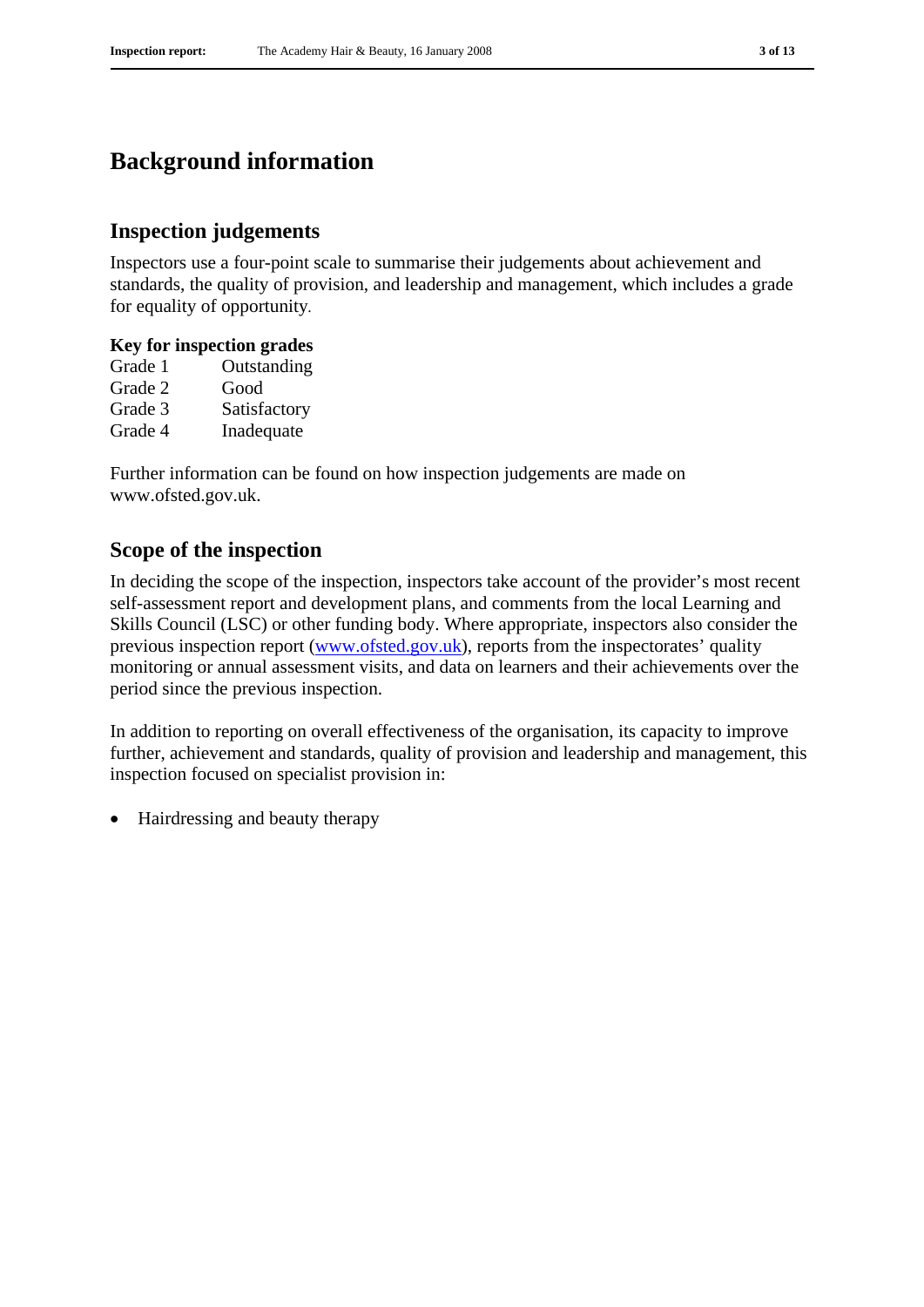## **Description of the provider**

- 1. The Academy Hair & Beauty, (The Academy), is a private limited company, offering apprenticeships and advanced apprenticeships in hairdressing and beauty therapy. Of the 32 work-based learners, 24 are following apprenticeships and seven are following advanced apprenticeships in hairdressing. Currently one is following an apprenticeship in beauty therapy.
- 2. The Academy has purpose built training premises in Norton which lies within the Ryedale area of North Yorkshire. The director of the company is the owner of The Academy and is responsible for business planning and quality assurance. A manager is responsible for The Academy's operational management and an office manager looks after all the administration functions. A further 10 part-time staff are involved in the delivery of the training programmes, including three internal verifiers.
- 3. Some learners are employed in the four salons of the parent company, Goodys. Other learners are employed in salons in York, Scarborough and Malton. The Academy also offers privately funded training in hairdressing and beauty therapy, and assessor awards. Currently 76 school pupils are following programmes with The Academy. The level 1 hairdressing course and the schools diploma are offered to 14 to 16 year olds. National vocational qualifications (NVQs) at levels 2 and 3 are offered to sixth form students.
- 4. Over 90% of The Academy's work is funded through North Yorkshire LSC. Ryedale is a sparsely populated district with most workers using their own transport. The 2001 census shows that less than 1% of the local population is from minority ethnic groups. At 1.1% the number of Ryedale citizens available for, and actively seeking, work is considerably lower than the national average of 2.1%. Only 10.1% of Ryedale's population have no qualifications compared with 15.3% in Yorkshire and Humber.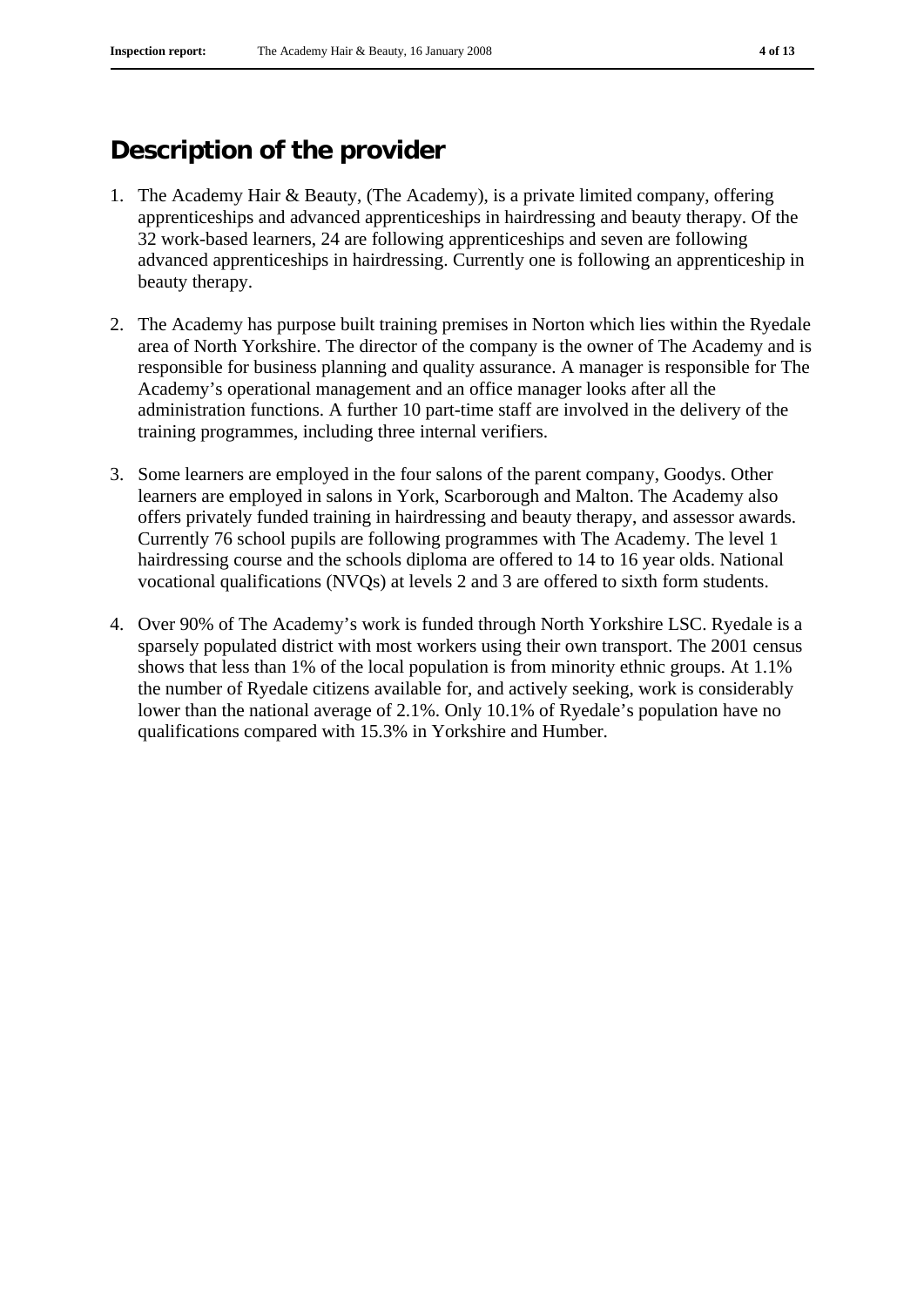# **Summary of grades awarded**

| <b>Effectiveness of provision</b> |                                | <b>Outstanding: Grade 1</b>       |
|-----------------------------------|--------------------------------|-----------------------------------|
|                                   |                                |                                   |
|                                   | Capacity to improve            | <b>Outstanding: Grade 1</b>       |
|                                   |                                |                                   |
| <b>Achievement and standards</b>  |                                | <b>Outstanding: Grade 1</b>       |
|                                   |                                |                                   |
| <b>Quality of provision</b>       |                                | <b>Outstanding: Grade 1</b>       |
|                                   |                                |                                   |
| <b>Leadership and management</b>  |                                | <b>Outstanding: Grade 1</b>       |
|                                   |                                |                                   |
|                                   | <b>Equality of opportunity</b> | Contributory grade: Good: Grade 2 |
|                                   |                                |                                   |
|                                   |                                |                                   |

## **Sector subject area**

**Hairdressing and beauty therapy Outstanding: Grade 1**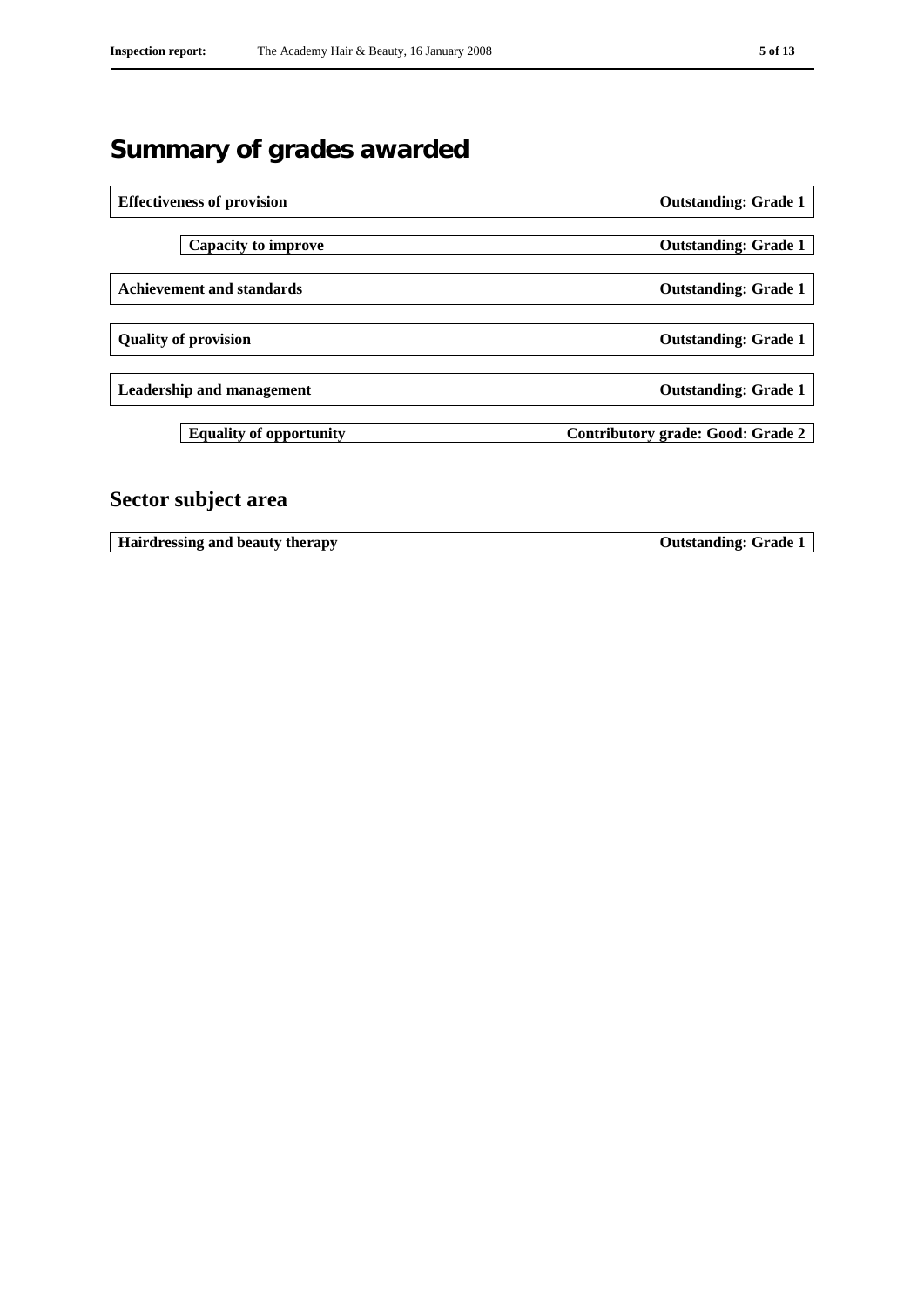## **Overall judgement**

## **Effectiveness of provision**

#### **Outstanding: Grade 1**

- 5. The quality of provision is outstanding. Teaching and learning are outstanding. Theory and practical sessions are well planned and well taught. Facilities and resources are good quality and modern. Staff are highly experienced. Learners are highly motivated and have a particularly good understanding of their programmes. The range of provision is very good and meets the needs of local employers, learners and school pupils. Several learners have established their own salons. Enrichment activities are very good. Learners make a positive contribution to the local community. Pastoral support and literacy and numeracy support very effectively help learners complete their programmes. Support is well managed and closely monitored.
- 6. Leadership and management are outstanding. Strategic and operational management are very good. The director's clear vision to improve the learning opportunities and raise the aspirations of young people in Ryedale, is shared by all staff, partners and learners. Communication with learners, staff and employers is very good. Staff are very actively involved in decision-making and sharing of good practice. Partnership working is very good. Success rates are excellent on the programmes that The Academy provides for schools in the Ryedale area learning partnership. The Academy works closely with other training providers to identify and share good practice. Monitoring of learners' progress is outstanding. Issues which could affect progress are identified and addressed swiftly. Engagement with employers is very good. Employers have a good understanding of learners' programmes and progress. On- and off-the-job training are closely linked. The emphasis on equality and diversity with learners, staff and employers is good. Learners show respect for their peers and are supportive of each others needs. The Academy provides excellent value for money.

#### **Capacity to improve**

#### **Outstanding: Grade 1**

7. The Academy's capacity to improve is outstanding. The organisation's response to dealing with the previous inspection's findings has been good. Previous weaknesses have been resolved, satisfactory areas developed and strengths maintained. Apprentice success rates which were satisfactory at the previous inspection have been very high for the last three years. Facilities and resources are now very good. Information and learning technology is now routinely used by staff and learners. A formal complaints procedure and an employer agreement are now in place and regularly monitored. Quality procedures are now established, used by all staff and audited. The quantity and quality of employer contact has increased. The quality of observations of teaching and learning has improved and criteria relevant to learning are now used to develop tutors further. The review process has improved. The appointment of the salon manager has had a positive impact on operational management. Internal verification is thorough. Since the previous inspection the number of learners and range of programmes has grown. Grades awarded during inspection are higher than at the previous inspection for leadership and management and hairdressing and beauty therapy and remain the same for equality of opportunity.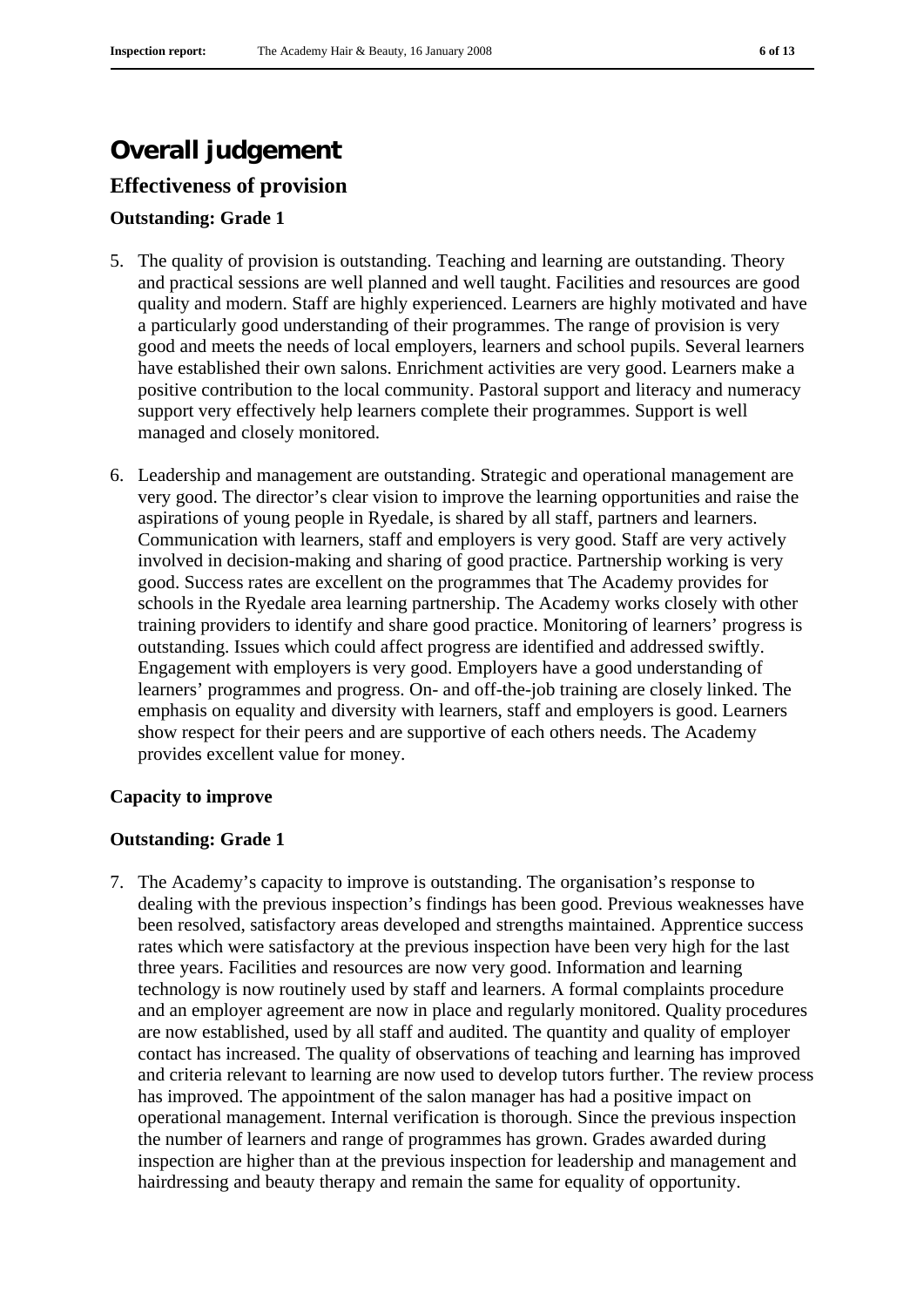8. Self-assessment is an inclusive process. The resulting action plan is used well to make improvements. Strategic priorities are linked closely to self-assessment. The selfassessment report accurately matched the grades awarded at inspection.

## **Key strengths**

- Outstanding apprentice success rates
- Very high standard of learners' work
- Very good accommodation and resources
- Good teaching and learning
- Highly motivated, well informed learners
- Very good enrichment opportunities
- Good learner support
- Very good strategic and operational management
- Very good communication
- Very good partnership working
- Outstanding monitoring of learners' progress
- Very good employer links
- Strong emphasis on equality and diversity with learners, staff and employers
- Good response to previous inspection findings

## **Key areas for improvement**

None identified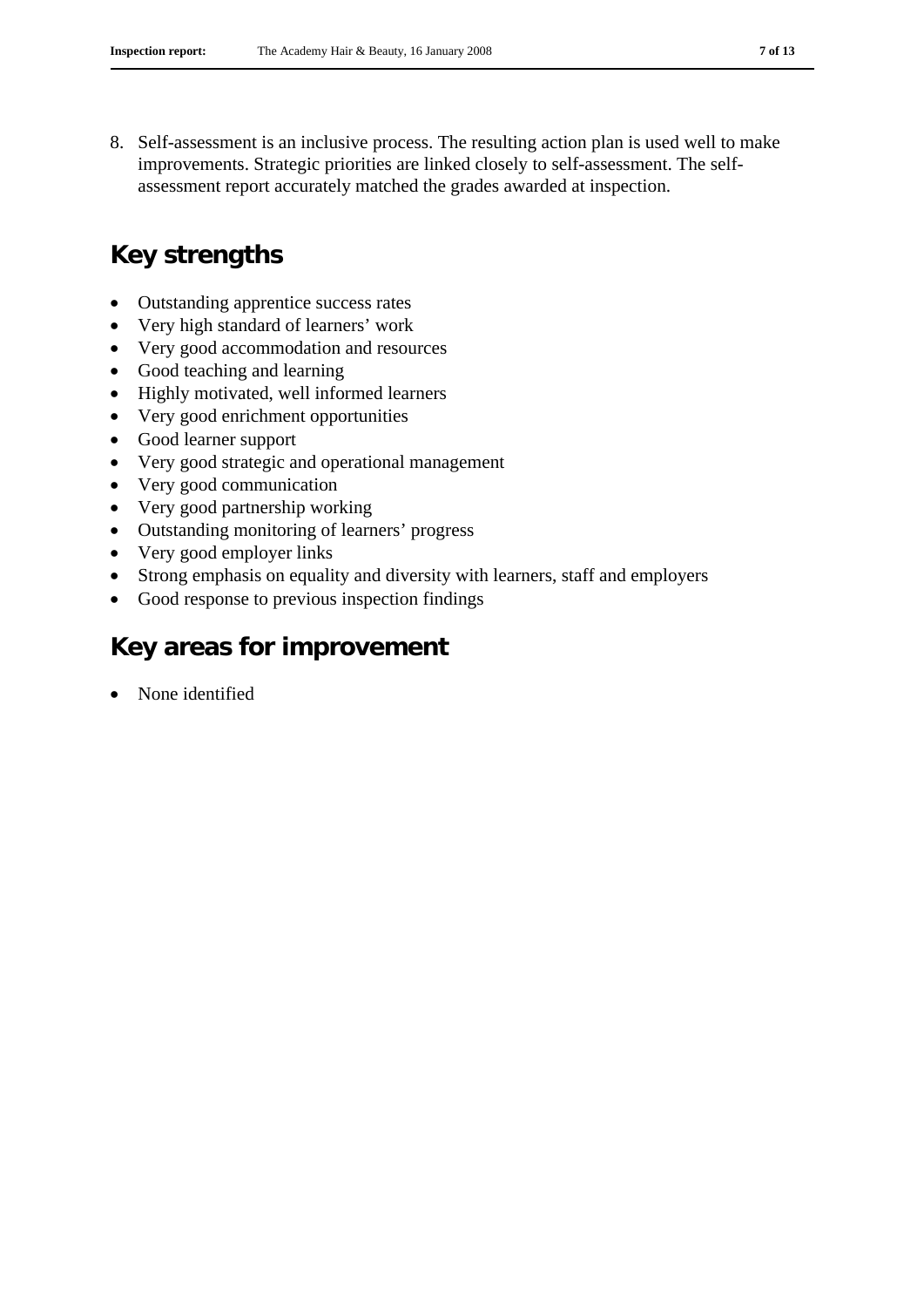# **Main findings**

## **Achievement and standards**

#### **Outstanding: Grade 1**

- 9. Achievement and standards are outstanding. Apprentices' success rates have been outstanding for the last two years. Standards of learners' practical and written work are very high.
- 10. Apprentices' success rates are outstanding, as the self-assessment report identified. In 2005-06 and 2006-07 overall success rates for apprentices were very high at 90%. In 2004-05 they were twice the national average. Timely success rates have increased rapidly over the last three years and were outstanding at 89% in 2006-07. Numbers on advanced apprenticeships are low, but success rates for the last three years are good and above national averages. Timely achievements are improving and are now above national averages. Current learners are making good progress and are on target to achieve their planned outcomes.
- 11. As the self-assessment report identified learners' practical work is very good. Learners complete good, high-fashion hair styles. In particular, 14 to 16 year olds from schools demonstrate very high level skills when completing bridal styles on long hair. Learners' written work and portfolios are good and well presented. Some portfolios contain good photographic evidence of learners' practical work.

## **Quality of provision**

#### **Outstanding: Grade 1**

- 12. Teaching and learning are outstanding. As identified in the self-assessment report accommodation and resources are very good. Since the previous inspection, when facilities were adequate, The Academy has invested in designing and developing a modern learning centre with good quality beauty and hairdressing training areas and classrooms. Tutors and learners now access and use information and learning technology comfortably and confidently. Tutors set high standards for learners and have much industry experience. All tutors are practitioners and some are finalists in national hairdressing and business competitions. All staff, apart from the office manager and the director, are part-time. Their continuing professional development is good. All staff either have or are working towards their certificate in education. Salons and training rooms at the training centre are well equipped and have data projectors to enable good use of power-point presentations by staff.
- 13. The teaching of background knowledge is good. In the better lessons tutors use a range of strategies and teaching aids to engage learners. Challenging tasks are set with a clear focus on the learner. Time is well managed and the pace of lessons is good. Lessons are well planned and tasks appropriate for different learners identified. Learners evaluate the quality of lessons. Learners are motivated and enjoy sessions. Tutors act as good facilitators. In one session learners gave good short presentations to the rest of the group. The ratio of tutors to learners is good. Most groups are small. Tutors and learners develop a good rapport. Learners benefit from good individual coaching. All learners have designated training times in the workplace and work-based trainers use The Academy's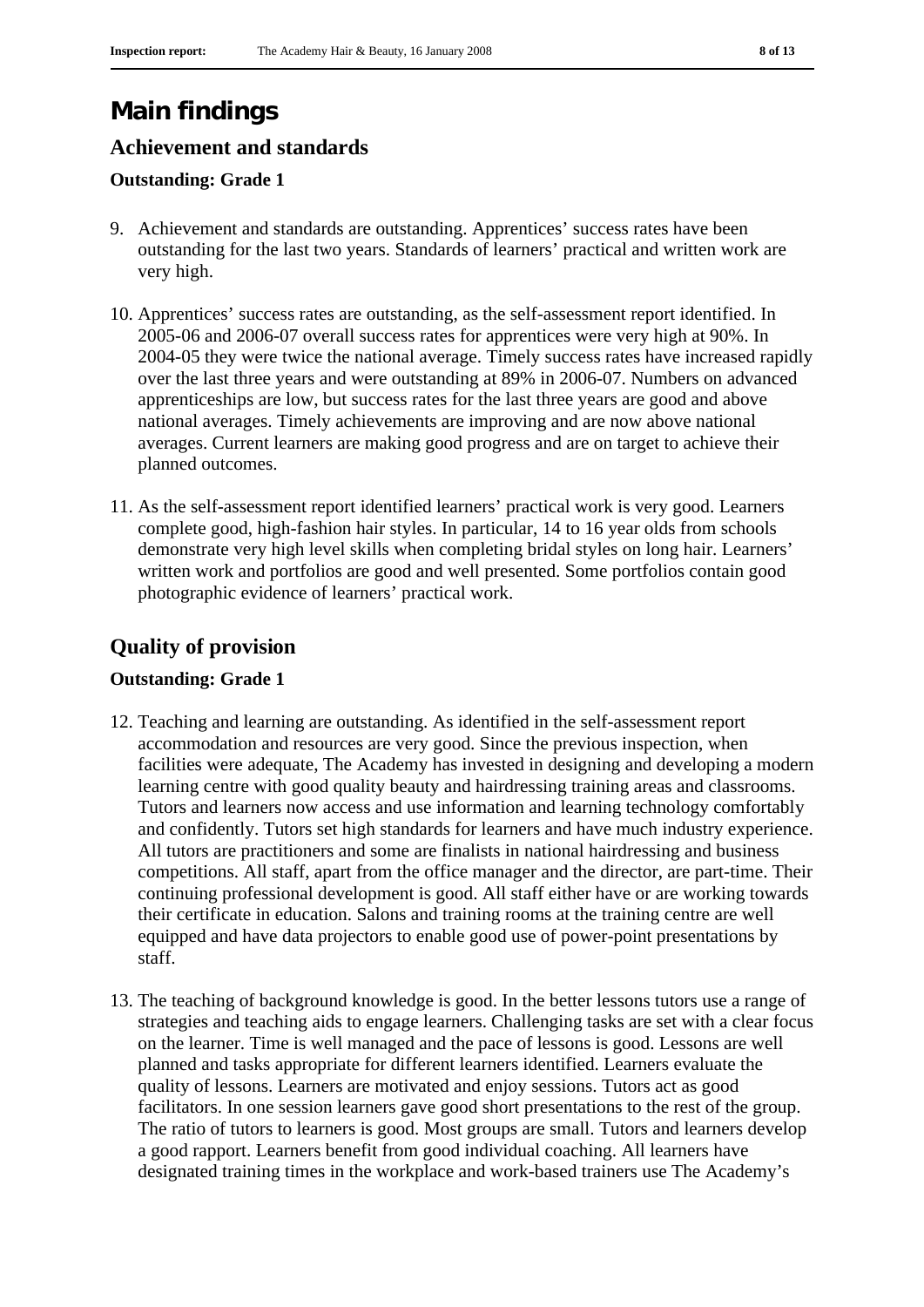training plans. Assessment practice is satisfactory. The Academy staff attend work-based learning sessions to assess and sample the quality of training.

- 14. As identified by the self-assessment report, learners are highly motivated and well informed. They are confident and enjoy their training at The Academy and in their work place. Learners are proud to be at The Academy and have a very good attitude to learning. Learners have a particularly good understanding of their long- and short-term targets for completion of NVQ units and the actions required to achieve them.
- 15. Learner reviews are regular and effective. Targets set are achievable and learners understand the actions required by them to progress. Employers are involved in and understand the review process. Equality of opportunity and health and safety are promoted during reviews.
- 16. Enrichment activities are very good. Learners make a positive contribution to the local community by visiting care and nursing homes, primary schools and one parent families to provide hairdressing and beauty services. Learners are involved in fund-raising for local and national charities. Competitions are staged and local and national competitions and exhibitions are visited. Success is celebrated with employers and parents. Learners benefit from specialist manufacturers' courses. Workplaces offer learners additional specialist vocational courses which are not part of their apprenticeship.
- 17. As identified in the self-assessment report, support is very good and effectively helps learners complete their programmes. Pastoral support is particularly good. Learners have staff members' mobile telephone numbers which they can use if they have problems at any time. Learners experiencing financial difficulties and those who are pregnant or have babies are well supported. Numeracy, literacy and dyslexia support needs are identified at induction. Support is provided both in discrete and vocational lessons. An evening 'dropin' support session is available for learners who find it difficult to attend during the day. Advice and guidance are good. Learners are guided to higher level provision and to specific provision to meet their needs. For example, those who require it are directed to English classes for speakers of other languages. Support is well managed and monitored.

#### **Leadership and management**

#### **Outstanding: Grade 1**

**Equality of opportunity** Contributory grade: Good: Grade 2

18. Strategic and operational management are very good. The director has a clear vision to improve learning opportunities and raise the aspirations of young people in Ryedale. This is clearly communicated to and shared by all staff, partners and learners. Although the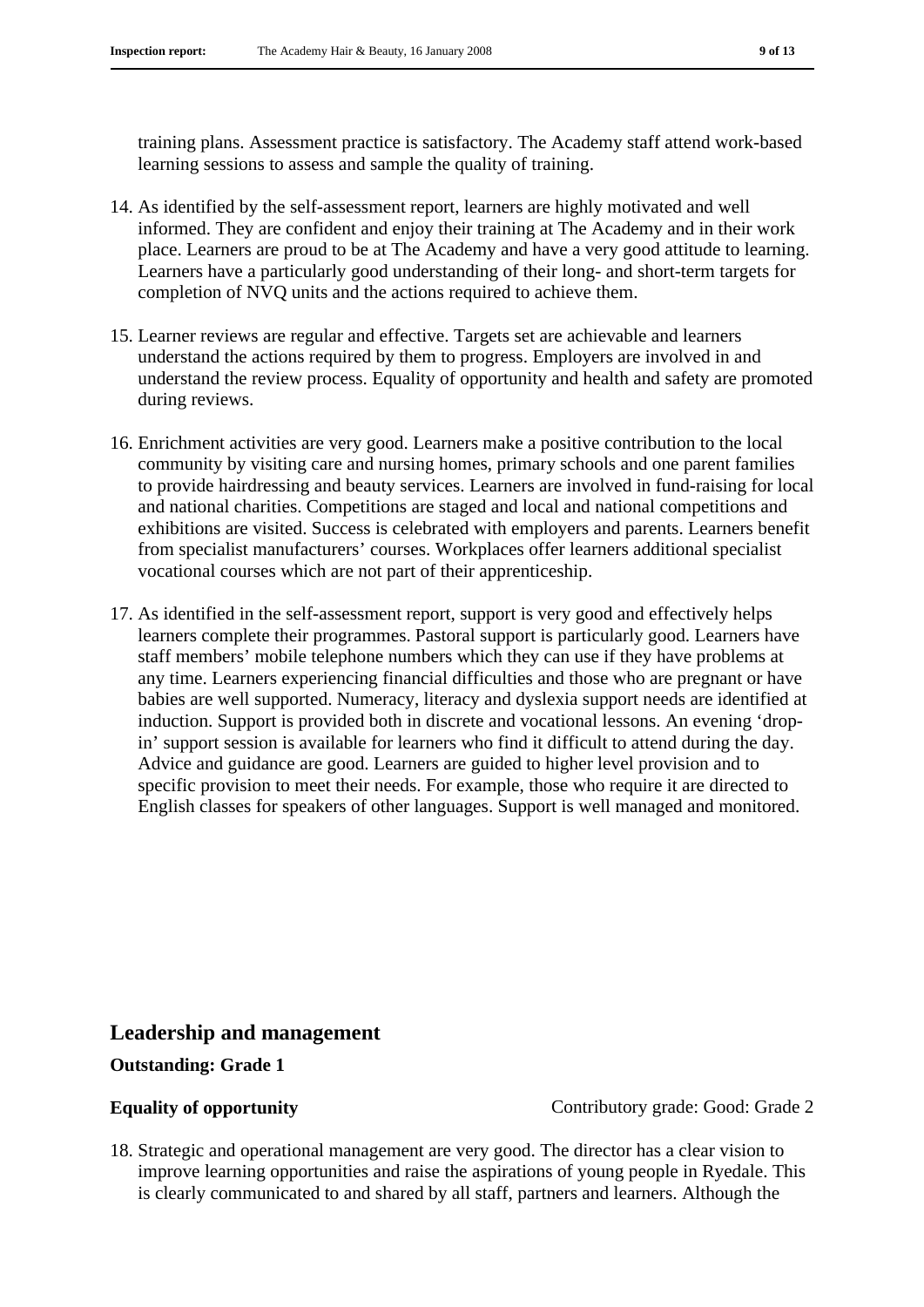type of programmes and numbers of learners has increased, staff have carefully maintained and improved the quality of provision. The Academy and its learning programmes are efficient and well organised. Records and communications are very well maintained and the audit of processes is thorough. The Academy provides excellent value for money.

- 19. Communication is very good. Most staff are part-time, but all are very well involved in decision-making and the sharing of good practice. Team working is very good. The good, formal meeting structure to carry out self-assessment, standardisation and progress monitoring, is supplemented by very frequent informal communication. Good practice is quickly identified and shared among the team. Staff have a wealth of educational experience gained from other employment, which benefits The Academy. Learners', employers' and parents' views are regularly sought and acted upon. Schools and parents are well informed of pupils' attendance and progress. Learners and employers receive useful newsletters containing legislative updates and course information.
- 20. Partnership working is very good, as the self-assessment report identified. Good partnerships with local schools have been further strengthened. The Academy now works with all four schools in the Ryedale area learning partnership, teaching hairdressing to sixth form pupils and hairdressing and beauty therapy to 14 to 16 year olds. Numbers have increased significantly since 2004 with 76 school pupils now on The Academy's programmes. Success rates are excellent. All pupils have achieved their level 1 qualification and 65% are progressing to further training with The Academy. The schools diploma is now offered to challenge more able pupils. The Academy hosts a range of activities aimed at raising the profile of work-based learning, for example attending parents' and pupils' 'choices' evenings. Partnership working is used well to benefit learners.
- 21. The Academy works closely with other training providers to identify and share good practice. It has visited outstanding providers to learn from them and invited other providers to observe and feedback on The Academy's teaching and learning. The Academy generously shares its own practice with other providers. For example, an employment rights and responsibilities programme developed by The Academy is now being used by a local college. Staff are well represented on national hairdressing and beauty organisations.
- 22. Monitoring of learners' progress is outstanding. Boards showing learners' practical, assignment, test and written question achievements for each unit are prominently displayed. All learners and tutors can easily see who has achieved. The director has a very good knowledge of each learner and their progress which is monitored very closely. Issues which could affect progress are identified very quickly. Learners at risk are added to a list displayed in the staff room which shows the action to be taken. Very effective short-term action plans set each week are displayed in salons to remind learners and employers of the assessment opportunities learners need. Useful monitoring sheets, updated by learners and kept in the front of their portfolios have been introduced since the previous inspection. Learners customise and take ownership for action plans and monitoring assessment sheets.
- 23. Employer engagement is very good as the self-assessment report identified. The Academy has developed excellent relationships with employers over the years and now works with 28 employers. Additionally five previous learners have been very well supported to set up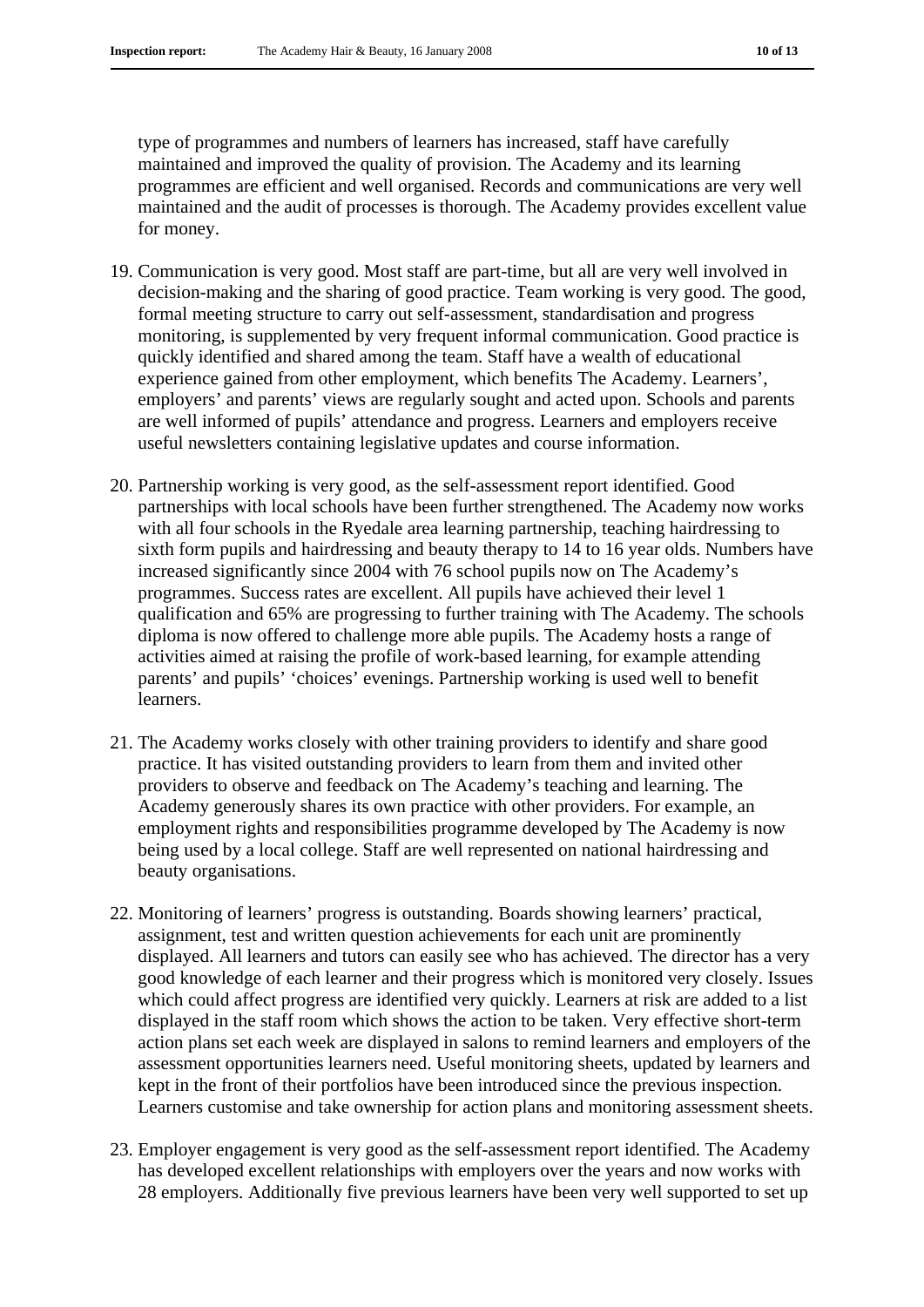their own successful salons. Employers appreciate how the flexible training suits their needs. They have a good understanding of learners' programmes and progress. On- and off-the-job training are closely linked. Employers are supported well, for example, if dealing with learner problems. On-the-job training is observed by The Academy's staff. The Academy helps work-based assessors gain relevant qualifications. Employers are very supportive and take a keen interest in their learners' progress. Most employers speak to The Academy's staff each week. Contact and communication with employers is recorded and monitored.

24. Equality of opportunity is good. The emphasis on equality and diversity with learners, staff and employers is strong. Learners have a good understanding of equality of opportunity. They show respect for their peers and are supportive of each others' needs. Tutors emphasise equality and diversity in teaching and encourage learners to value diversity in their dealings with clients. Learners are prepared well to work with diverse clients. Employers have a good understanding of equality of opportunity and its importance for learners and clients. Action is taken to encourage learners from minority ethnic groups in the area. Signs in Slovak are used as The Academy has identified that there is a growing local Slovak community. Currently five work-based learners are male and they participate in recruitment and marketing events. Enrichment is used to increase learners' awareness of citizenship and their responsibilities to the community. Staff benefit from involvement in a good range of equality and diversity training and projects. The Academy is making good progress against its equality and diversity action plan.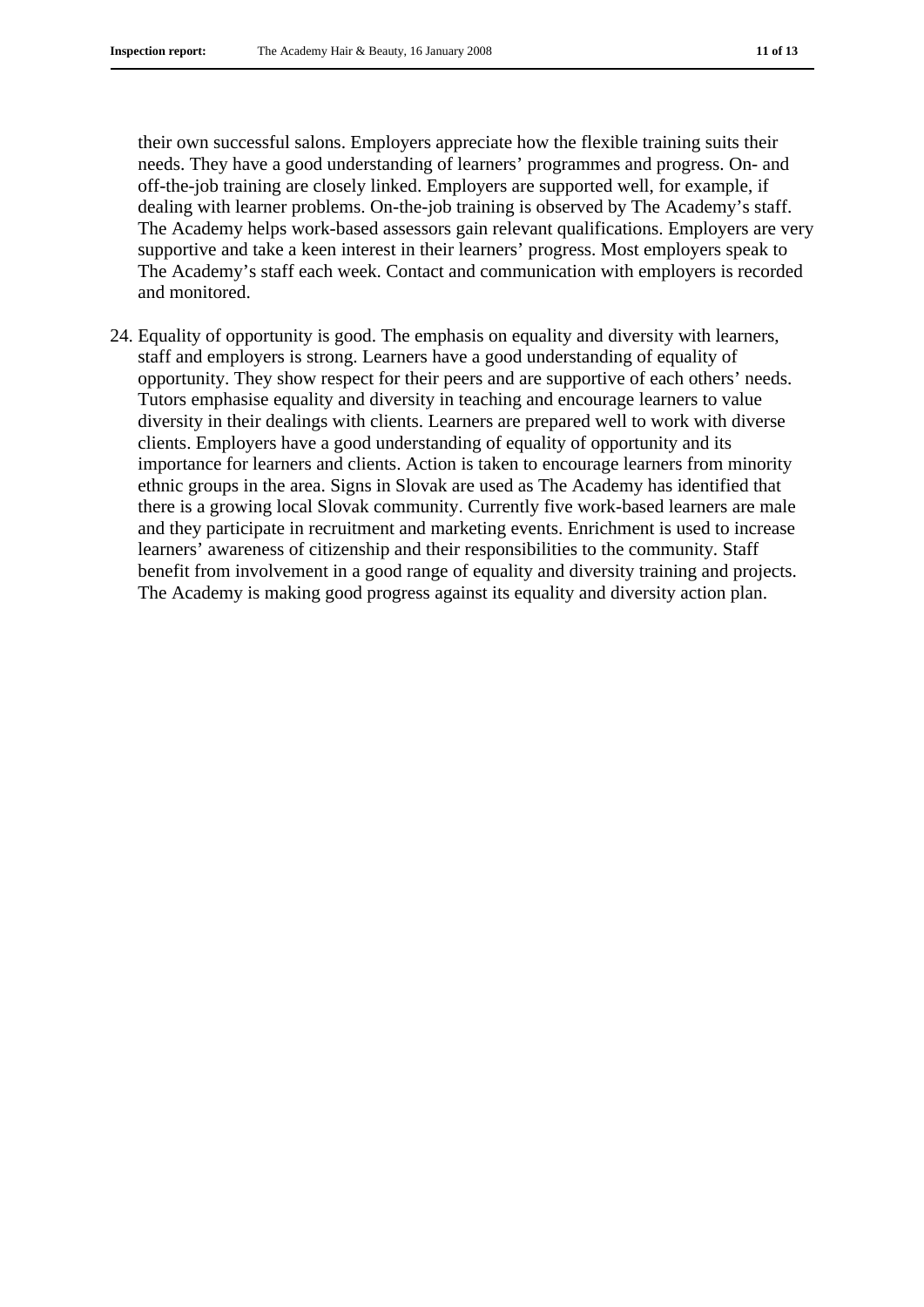## **What learners like:**

- 'I like everything'
- 'It's like being in a family'
- 'The learning including the theory is fun'
- 'It's exciting taking part in competitions'
- The friendly, helpful, supportive staff at The Academy and in the salons
- 'It's better than school'

## **What learners think could improve:**

• 'Nothing'